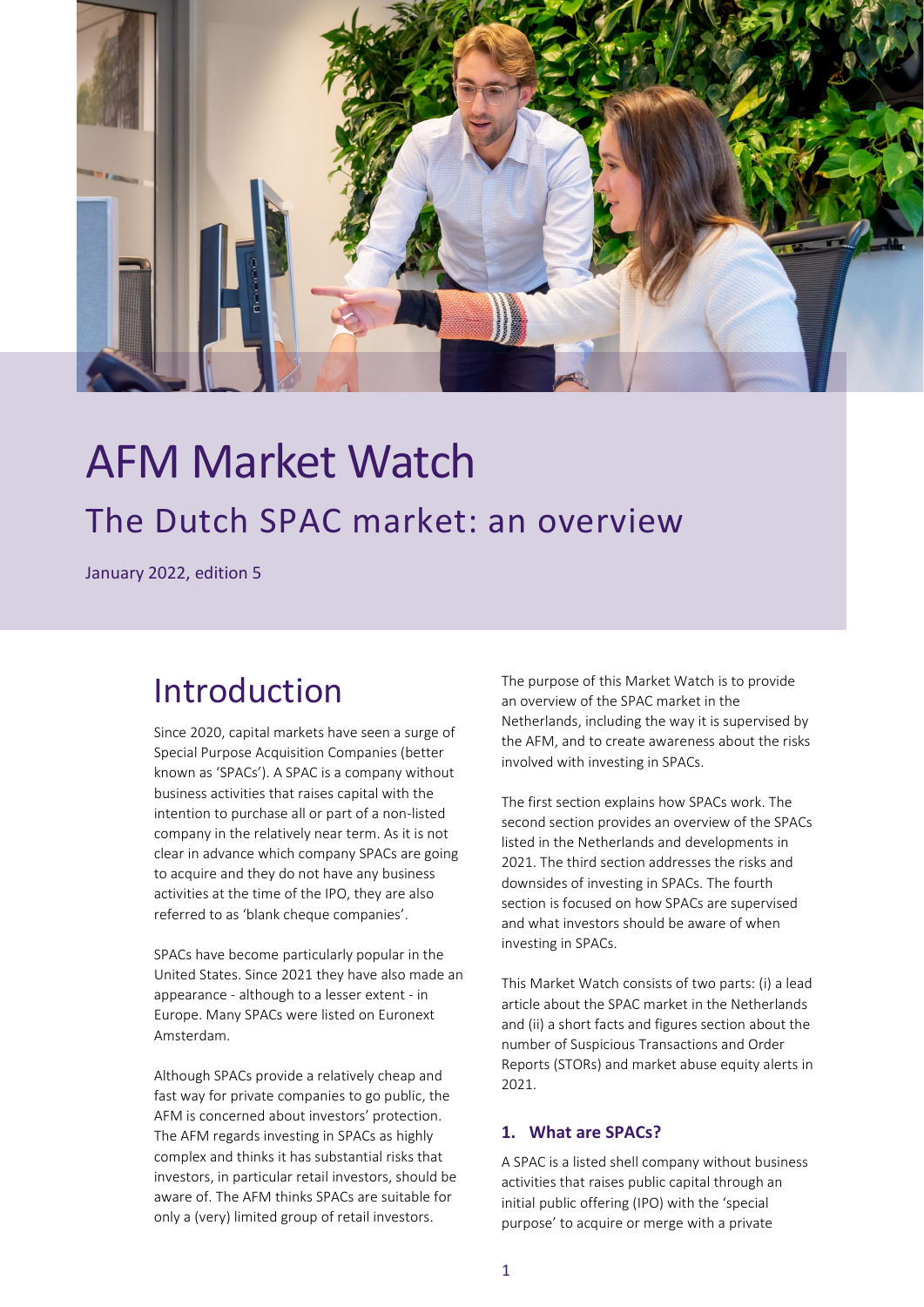company. As a result, the private company uses the SPAC to go public (have its shares admitted to a regulated market). SPACs have become a popular way to go public, because they provide a faster and easier route than a traditional IPO. There are three stages:

#### **Stage 1: Before listing on the stock exchange**

SPACs are initiated and managed by so-called 'sponsors'. These sponsors are people who often have experience in financial markets, for instance former CEOs or private equity investors. They set up a SPAC to raise capital to buy all or a part of a non-listed company. Once the SPAC has been incorporated, institutional investors will be able to buy 'units' from the SPAC during an IPO, consisting of a share and a warrant or a fraction thereof. These 'units' are typically valued at €10.

#### **Stage 2: During the listing, but before the business combination**

After the IPO, the units, shares and warrants will be listed on a stock exchange. From this moment the sponsors will start their search for a suitable private company to merge with (the 'target'). If the initiators are unable to find a target within a (typically) 24-month period, the SPAC will be dissolved. In principle, the holders of shares will then have their investment refunded.

#### **Stage 3: After acquisition of the target**

If the sponsors find a suitable target, the shareholders have the option to vote in favour of or against the proposed business combination at a shareholders' meeting. Shareholders of the SPAC who vote against the proposition have the option to not participate in the deal. In principle, these dissenting shareholders have their initial investment refunded, after deducting of certain costs (this is also an option if a shareholder does not vote at all). In the Netherlands, the business combination will be effected if more than 50% of the shareholders vote in favour. The SPAC is then no longer a 'shell company', but a listed company with business activities. At this stage, a share in a SPAC is no longer different from a share of another listed company.

#### **2. The Dutch SPAC market**

#### **United States vs Europe**

The US experienced a surge in SPACs since the summer of 2020. The number of SPACs has grown to 248 SPAC listings in 2020 and 613 in 2021, raising a total of \$246 billion since 2020. The first

quarter of 2021 alone, US SPACs raised a total of \$97 billion. There were more SPAC IPOs than traditional IPOs: almost two-third of all US listings in 2021 were SPACs.

In Europe, exchanges also saw a significant growth of SPAC listings, although to a lesser degree when compared to the US. In 2020 four SPACs went public, raising a total of approximately €425 million. In 2021 38 SPACs were listed, raising a total of almost €7 billion. As Figure 1 shows, most of the listings took place in the Netherlands, followed by the United Kingdom, France, Sweden and Germany.

#### **In 2021 the Netherlands is the leading jurisdiction for SPAC IPOs in Europe**



Figure 1: Number of SPAC listings per country in 2021

#### **SPAC listings on Euronext Amsterdam**

The Netherlands led the European SPAC market with a total number of 16 SPAC listings in 2021, raising approximately €3.7 billion. This means that almost 40% of SPACs listed on European stock exchanges were listed on Euronext Amsterdam. The number of SPACs listed on Euronext Amsterdam grew significantly in 2021, as is shown by Figure 2.



Figure 2: Number of traditional and SPAC IPOs on Euronext Amsterdam from 2015 to 2021

Boosted by SPAC IPOs, in 2021 Euronext Amsterdam experienced a record year of 25 IPOs in total. The number of SPAC IPOs accounted for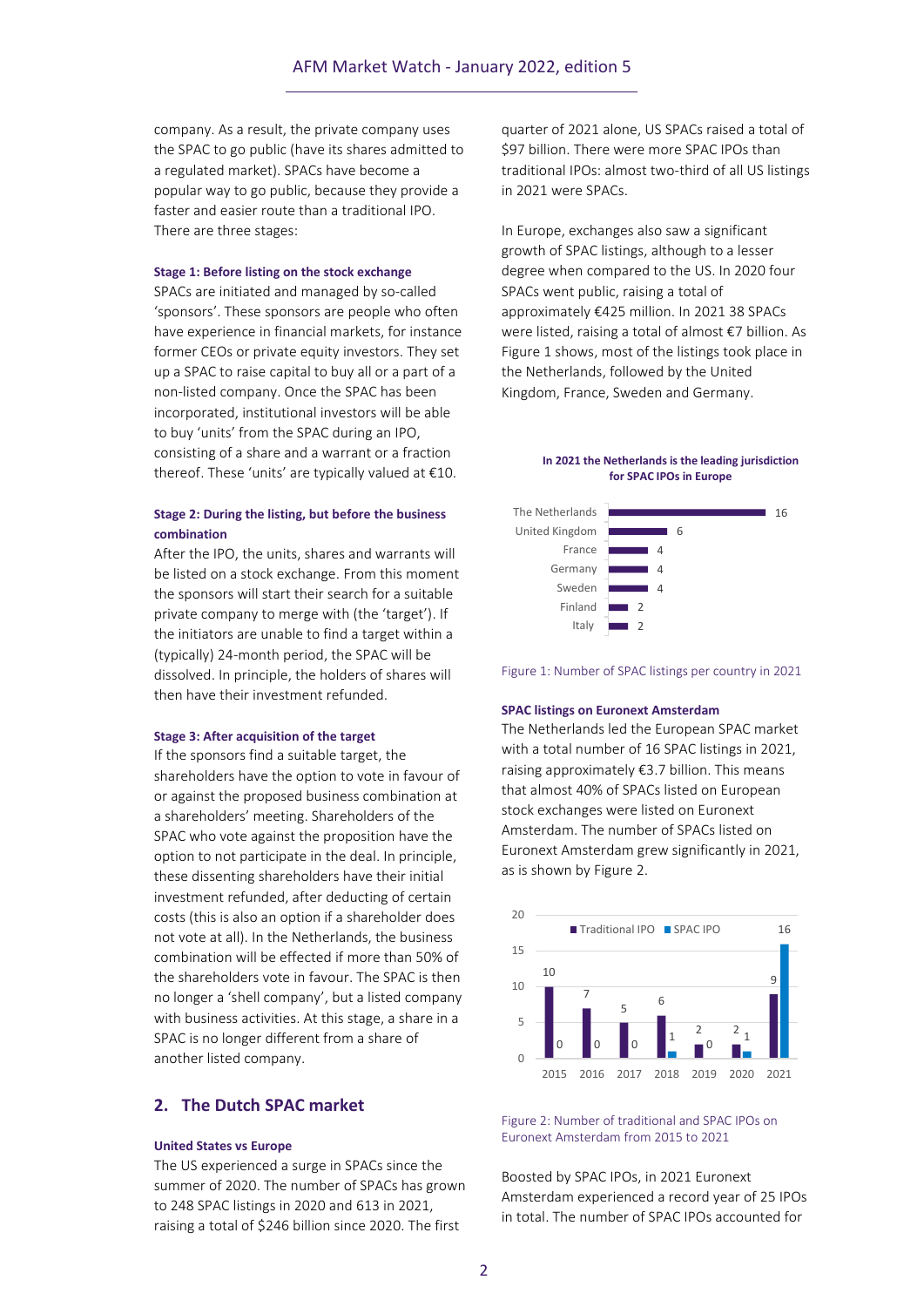almost two-third of the total number of IPOs on Euronext Amsterdam in 2021.

Reasons for SPACs to seek a listing in the Netherlands seem to be related to its deep trading market and its high-quality financial infrastructure. SPACs from the United States also use the flexibility provided under Dutch corporate law to closely mirror the SPAC model used in the United States.

Up to now, only one SPAC listed on Euronext Amsterdam has effected a business combination: Dutch Star Companies One, listed in 2018, combined with telecom company CM.com in 2020. In December 2021, three other SPACs - Dutch Star Companies Two, Odyssey Acquisition and European Fintech IPO Company 1 announced an agreement to create a business combination with Cabka Group, BenevolentAI and Azerion, respectively. Currently, all other SPACs on Euronext Amsterdam are searching for a target.

The surge in SPAC listings in the Netherlands confronted the AFM with a large number of prospectus applications. The AFM received 40 prospectus applications in 2021, of which 16 were approved. The other applications were withdrawn or are still under review.

All SPACs with an AFM approved prospectus were listed on Euronext Amsterdam, except for one that still has the intention to list its shares on Euronext Amsterdam. One listed SPACs on Euronext Amsterdam, Odyssey Acquisition, had its prospectus approved by the competent authority in Luxembourg (CSSF).

#### **Trading value Dutch SPACs**

Despite the relatively large number of SPAC listings, there has not been a high level of trading in SPACs in 2021. Figure 3 shows that the total traded value in SPACs (as reported in MIFD-II data) peaked at a total of about €140 million/day in the first days from listing, and then quickly decreased to less than €10 million/day. When compared to a large cap, the traded value in SPACs is (very) low. For example, the traded value of ASML on Euronext Amsterdam in 2021 alone was between six to eight billion euros per month.



Figure 3: Value traded in SPACs on Euronext Amsterdam in 2021 after date of IPO

#### **3. Risks**

Although SPACs provide certain investment opportunities, the AFM believes it is important for investors to pay extra attention to the special characteristics and the substantial risks of investing in SPACs. The various stages of a SPAC vary in terms of risk and complexity. The AFM sees the SPAC securities - units, shares and warrants - during the stage up to the acquisition of the target company as products that are highly complex. To create awareness about this, the AFM addresses the following risks and downsides of investing in SPACs:

#### **There is limited information at the moment of IPO**

SPACs have no initial business activities nor historical financial information at the time of the IPO. Investors should therefore be aware that there is limited information to analyse the quality of the company. Investors who participate in the SPAC IPO are completely reliant on the knowledge and skills of the sponsors.

#### **Shareholders may experience significant dilution**

SPAC sponsors receive compensation for their work when they effect a business combination. Sponsors will then receive compensation in the form of 20% of the SPAC's shares as a result of the conversion of their so-called 'founder' shares to common shares. These common shares will trade at market value after business combination. Investors, however, should be aware that these founder shares are bought (cheaply) by the sponsors at a nominal value of €0.01 per share. This conversion will thus immediately lead to significant dilution for the other shareholders. Furthermore, at the IPO, the sponsors and initial shareholders also purchase a substantial number of warrants that provide the option to purchase shares at a discounted price after business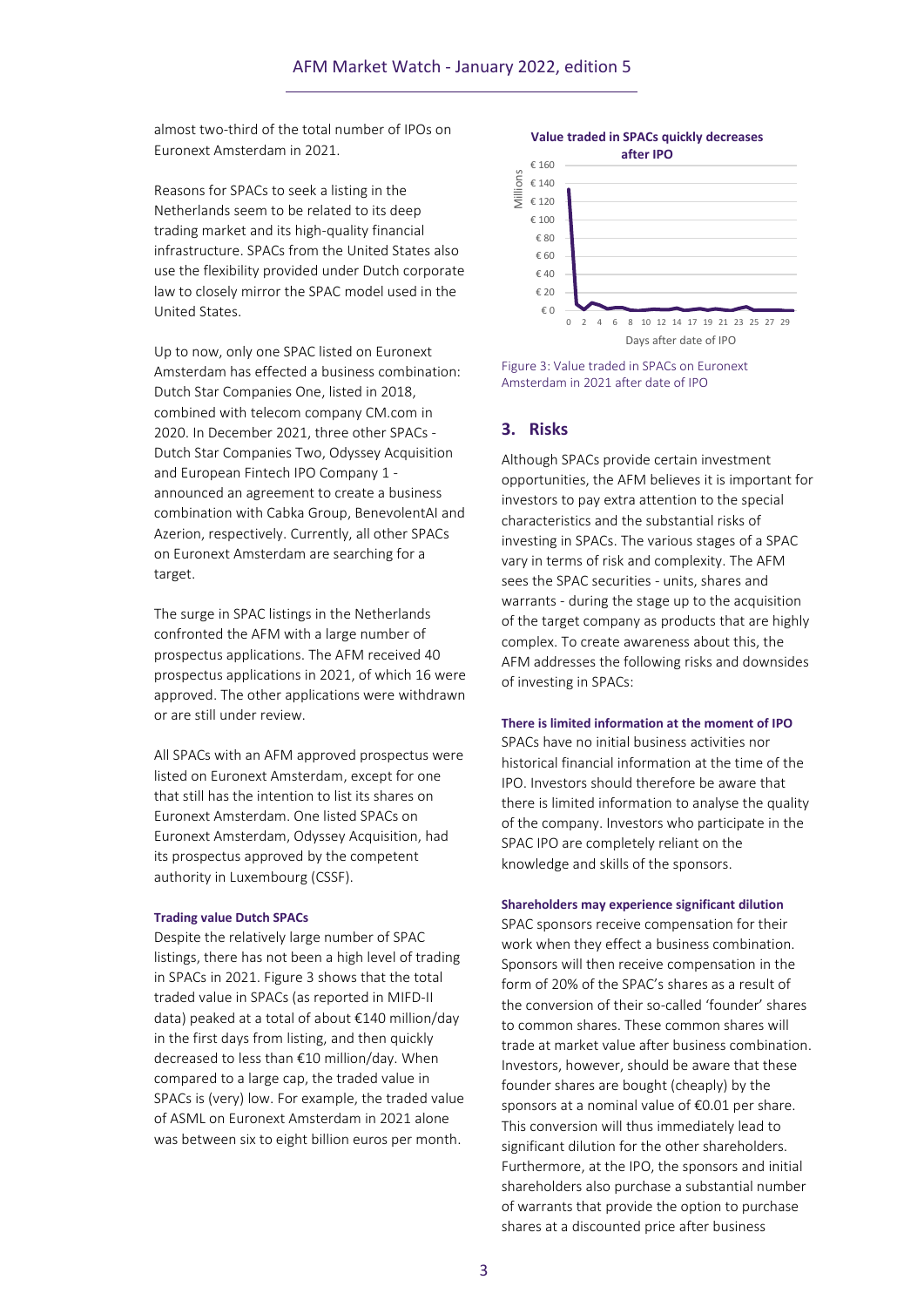combination. The exercise of these warrants may have an additional dilutive effect. In addition, the SPAC may also issue additional shares to finance the acquisition. As a result, shareholders may lose a significant part of their share value.

#### **Did you know?**

An American [study](https://papers.ssrn.com/sol3/papers.cfm?abstract_id=3720919) analysed the cost structure of US SPACs that merged with a target company between January 2019 and June 2020. As a result of dilution and incurred costs - such as the fees for underwriters, advisers and management net cash per share is far less than the \$10.00 per share that the shareholders initially attributed to the SPAC. According to the study, the median of 47 SPACs delivered only \$5.70 per share in net cash at its merger, meaning slightly more than half of the initial investment was actually used for the purchase of the target.

#### **Sponsors have potential conflicts of interest**

Sponsors only receive compensation when a business combination is effected. If not, the sponsors will lose their initial investment to cover the costs for the first 24-months of the SPAC, often an amount of approximately €2 million. Sponsors may have a commercial incentive to avoid a no-deal, which may lead to sponsors identifying and acquiring a low-quality target or when the deadline approaches - any target. They may also fail to do acceptable due diligence due to time constraints. Investors should therefore be aware that even a 'bad' business combination may be in the interest of the sponsors.

#### **There is stiff competition to find a suitable target**

Currently more than 500 SPACs are active in the United States and more than 40 in Europe. They all search for a suitable target, which are scarce. This means that there is stiff competition among sponsors to find a target within the 24-month deadline period. Increased competition between SPACs may lead to an unfavourable negotiation position for the sponsors. As sponsors only receive compensation when a business combination is effected, sponsors may be inclined to accept unfavourable deals. This may result in SPACs bringing weak companies public, resulting in share prices that are (much) lower than the initial IPO share price.

#### **4. SPAC supervision**

Although there is no specific legal regulatory framework for SPACs, there is existing regulation on the basis of which the AFM supervises SPACs.

On the one hand, the AFM supervises investment firms located in the Netherlands that manufacture or distribute securities (units, shares, warrants) of SPACs in the Netherlands. These firms have to meet the product governance requirements, which means that they are responsible for determining the right target market for the product and for ensuring that products do not end up outside the identified target market. For example, they must prevent that SPAC securities are distributed to investors for whom the product is not suitable. In the context of product governance, the AFM supervises not only SPACs with their registered office in the Netherlands whose securities are distributed by these investment firms, but also the distribution of securities of SPACs registered in other countries, for example in the United States.

The AFM thinks SPACs are suitable for only a (very) limited group of retail investors in the stages up to the acquisition of the target company. Investment firms manufacturing and distributing SPAC securities in the Netherlands including SPACs registered in the US - should therefore carefully consider in their product approval process whether retail investors should be able to have access to these investment products. During these stages, these firms should consider not offering SPACs to retail investors.

On the other hand, the AFM supervises the provision of information to investors for SPACs having their registered office in the Netherlands. This means that for these SPACs, the AFM approves the prospectus required for the listing, and reviews whether the ongoing transparency requirements are being met once the SPAC is listed on the stock exchange. These requirements will be explained in more detail below.

The AFM notes that the country in which the SPAC has its registered office is a factor to be considered. Investors should be aware that in general the AFM only supervises the information and transparency requirements of SPACs registered or listed in the Netherlands. SPACs registered in other countries are supervised by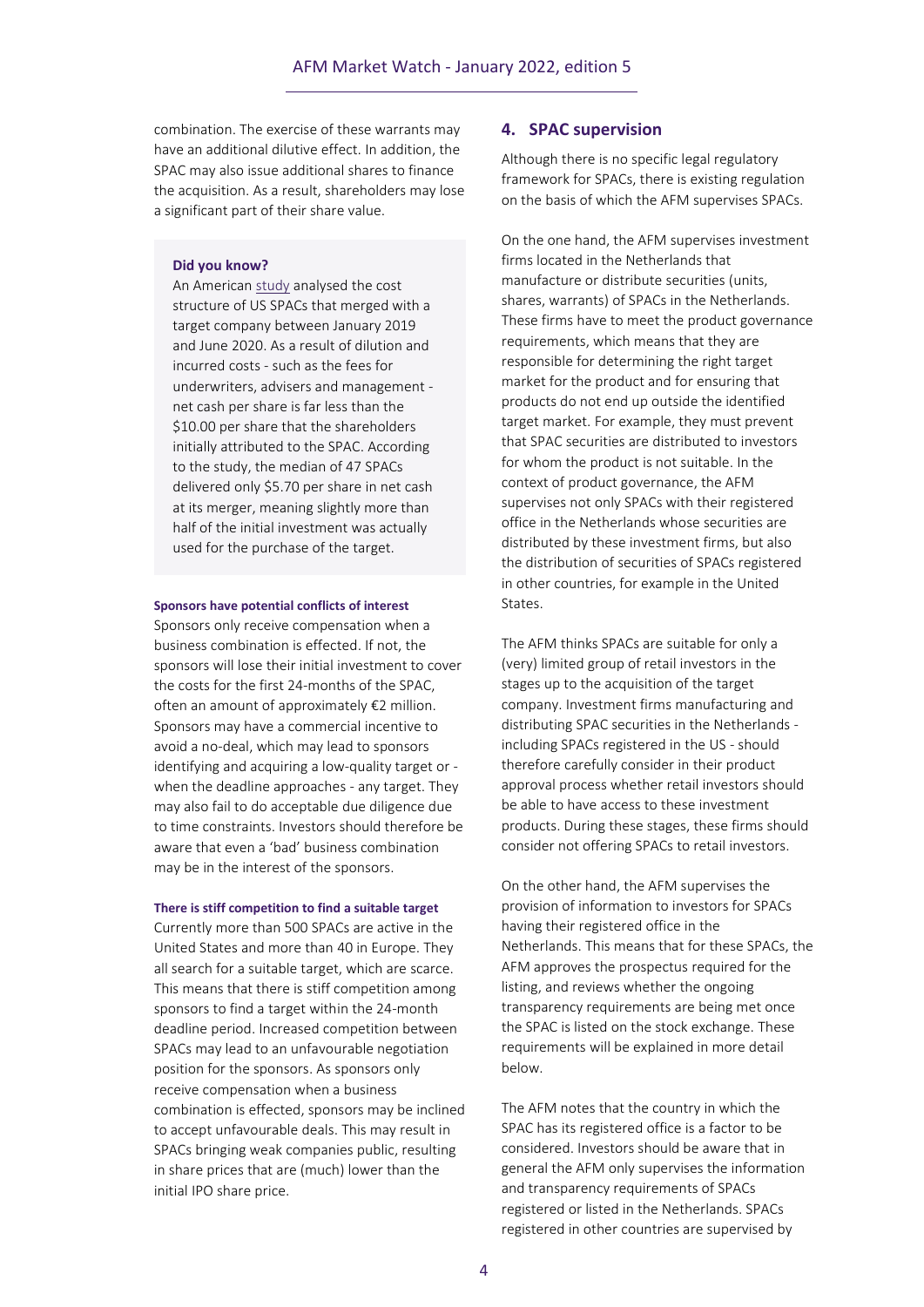the competent authority in the respective country. For example, the Securities and Exchange Commission (SEC) supervises these requirements for SPACs registered in the US.

#### **Prospectus requirements**

SPACs have an obligation to publish a prospectus for the admission of the units, shares, warrants or other transferable securities to trading on a regulated market. If the SPAC has its registered office in the Netherlands, the AFM is the competent authority for the approval of the prospectus. Even if a SPAC has its registered office in a third country, such as the Cayman Islands, the AFM may still be the competent supervisor. Investors should be aware that not all SPACs listed on Euronext Amsterdam are registered in the Netherlands.

At the moment of the IPO, there is less information in a SPAC prospectus than in a 'normal' prospectus. SPACs don't provide any specific information about the potential target, because the target is then still unknown. The prospectus, however, still contains relevant details about the SPAC. For example, regarding the voting and redemption rights, the sponsors' compensation, (potential) conflicts of interest, the costs involved and the dilution scenarios. Considering the importance of these features, the AFM strongly recommends investors to closely read the prospectus before making an investment decision.

#### **Inside information requirements**

From the moment of its listing, a SPAC, like any other listed company, needs to comply with the Market Abuse Regulation (MAR). SPACs should ensure that inside information is disclosed as soon as possible in a manner which enables quick access and complete, correct and timely assessment of the information by the public. This requires SPACs to continuously monitor their information position and assess if that information constitutes inside information which directly concerns the SPAC.

During the 24-month period of the SPAC there are several situations that may trigger the obligation to publish inside information. For example, when sponsors exclusively negotiate with a target or on the closing of the deal with regard to a business combination. Managers of SPACs should realise that it is not allowed to delay the public disclosure of inside information unless

it meets the conditions in accordance with Article 17 MAR.

Once SPACs find a suitable target, they should provide detailed information to their shareholders. The details about the proposed business combination are usually presented in a document referred to as the "shareholder circular", which should have a level of disclosure similar to an approved prospectus. Investors, however, should be aware that, unlike the prospectus, the shareholder circular will not be approved by the AFM.

The shareholder circular provides additional information to the approved prospectus that is relevant for investors when deciding to vote for or against the proposed business combination during the shareholders' meeting. Managers of SPACs should be aware that the shareholder circular should not contain inside information, unless the information is disclosed in accordance with the MAR. Shareholders also have the option to redeem their shares. The AFM recommends investors to closely read this document in order to make an informed investment decision.

#### **Notification obligations**

SPACs which qualify as an 'issuer' under Section 5:33(1)(a) of the Financial Supervision Act (*Wet op het financieel toezicht*, Wft) fall within the scope of Chapter 5.3. Wft. Transactions in these SPACs are subject to the full regime concerning the disclosure of voting rights, capital, major holdings and capital interests in issuers. Currently 10 SPACs listed on Euronext Amsterdam, however, have the legal form of a B.V. (*Besloten Vennootschap*) and therefore the mentioned disclosure duties in principle do not apply. Investors need to be aware that if a SPAC is reconstituted as an N.V. (*Naamloze Vennootschap*) as a result of a business combination, this would still trigger the disclosure duties under Chapter 5.3. Wft.

There are variations to the way SPACs are financially structured during their IPO. These variations become apparent in and are relevant to the notifications filed in the particular SPACs. SPACs that issue units fall within the scope of Section 5:33 (1)(b) Wft and are part of the total issued share capital, but for other SPACs this is not the case. Investors should be aware these differences exist, as they may affect the amount of information that is required in their (future)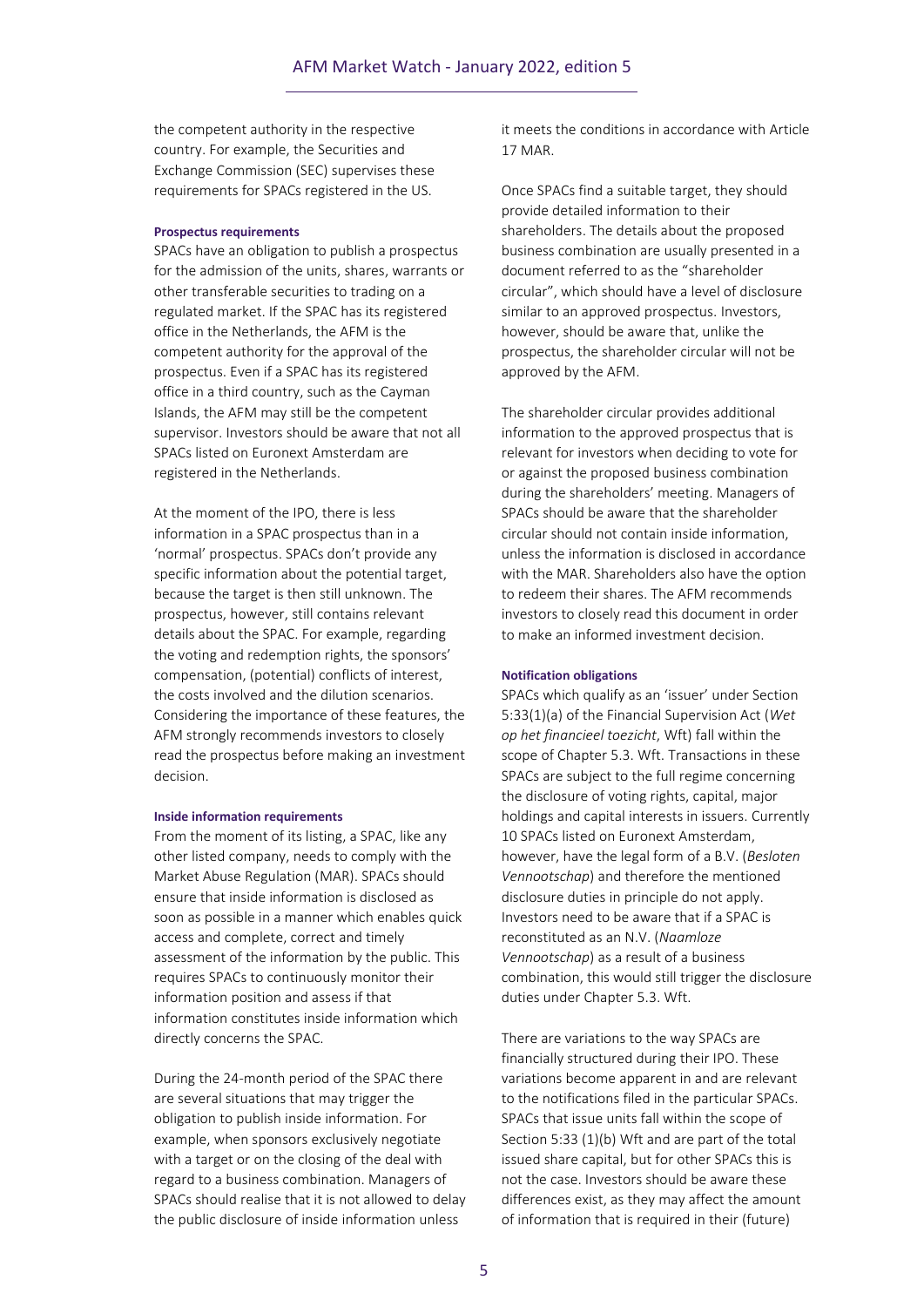notification of a substantial shareholding. Pivotal sources of information for investors are typically the SPAC-prospectus, the terms and conditions of the various issued financial instruments and the AFM's public registers.

#### **Financial reporting**

Once listed, there are many aspects that could be relevant for SPACs when preparing their financial statements. For example, depending on the contractual provisions, the financial instruments issued by SPACs can be classified either as equity or as liability. Also, when the sponsors of a SPAC have a right to share-based remuneration, this may trigger specific reporting requirements.

Investors should be aware that, until the business combination, a SPAC only prepares its audited separate financial statements. SPACs have the choice to prepare these statements on the basis of Title 9 of Book 2 of the Dutch Civil Code or on the basis of EU-IFRS standards. Only after a SPAC has a gained control over a target business via a business combination is it required to prepare audited consolidated financial statements on the basis of EU-IFRS.

#### **Alternative Investment Fund**

Depending on its characteristics, SPACs may fall under the scope of the Alternative Investment Fund Managers Directive (AIFMD) and may qualify as an Alternative Investment Funds (AIF). This may trigger the requirement of a license for managing an AIF. For example, in case the SPAC has the intention to invest the gross proceeds in other (short-term) financial instruments, the SPAC could (already) qualify as an AIF.

#### **5. Looking forward**

In 2021 a relatively large number of SPACs went public on Euronext Amsterdam. It will be interesting to see whether the number of SPAC listings will continue to grow in 2022. Nevertheless, in 2022 the Dutch SPAC market will enter a new phase when the sponsors of currently listed SPACs will continue their search for a suitable target.

As a result, the AFM expects that this year many SPACs will announce their business combination, leading to situations in which the SPAC will need to disclose new (inside) information. The AFM will perform its task of real-time surveillance of SPACs' price movements and press releases with focus and dedication and will intervene if necessary.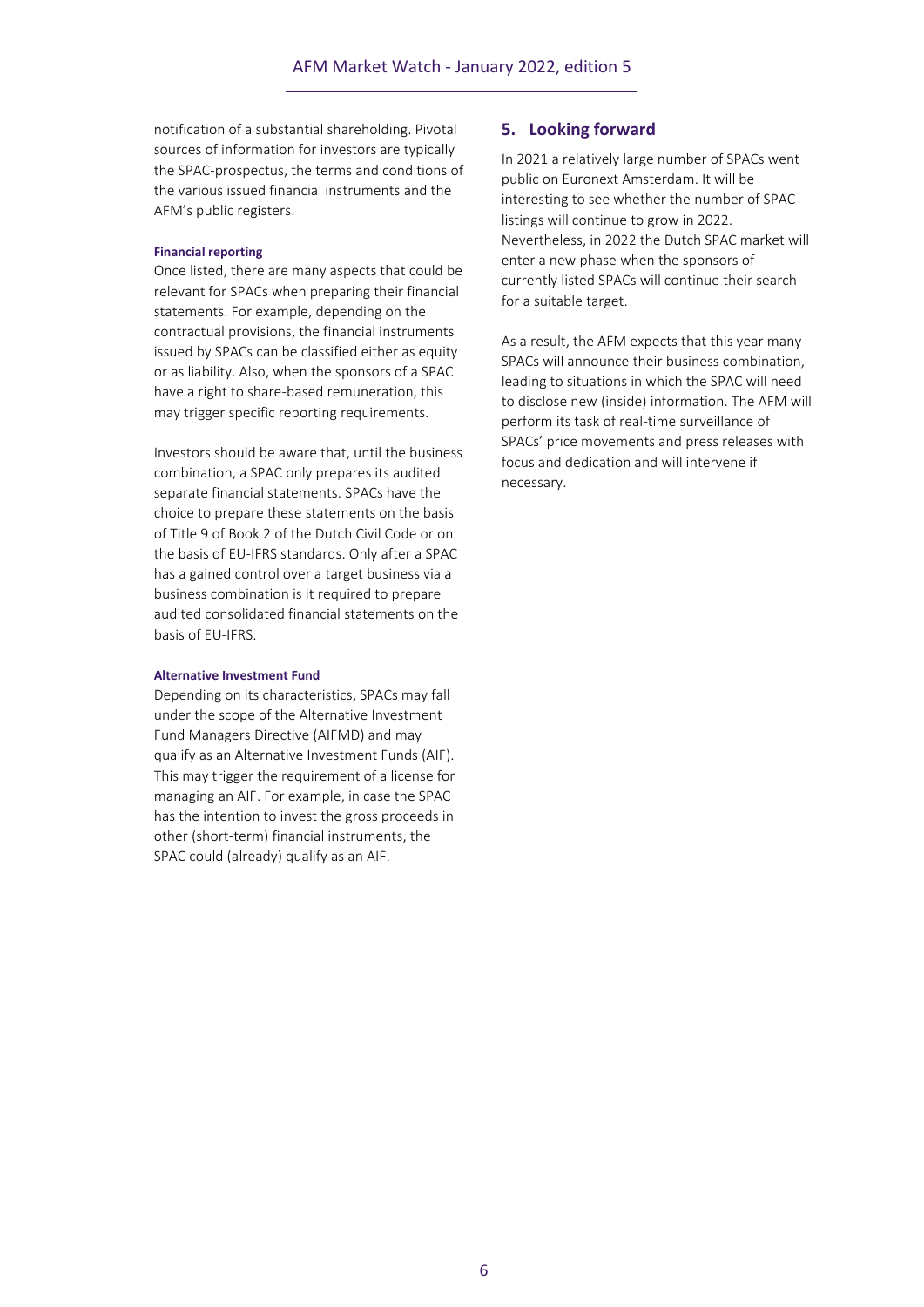## **6. Facts and figures**

| 2021                                                                           | insider<br>dealing | market<br>manipula-<br>tion | 2021<br>total | 2020<br>total | % change |
|--------------------------------------------------------------------------------|--------------------|-----------------------------|---------------|---------------|----------|
| STORs and other notifications received by AFM<br>(2021 vs 2020)                |                    |                             |               |               |          |
| Domestic STORs                                                                 | 167                | 135                         | 302           | 277           | 9%       |
| Foreign STORs                                                                  | 236                | 18                          | 254           | 243           | 5%       |
| <b>Total numbers of STORs</b>                                                  | 403                | 153                         | 556           | 520           | 7%       |
| Other notifications                                                            | 46                 | 60                          | 106           | 144           | $-26%$   |
| <b>Total STORs and other notifications</b>                                     | 449                | 213                         | 662           | 664           | 0%       |
| <b>Generated AFM Market abuse alerts (T+1) Equity</b><br>market (2021 vs 2020) |                    |                             |               |               |          |
| # Suspicious market abuse alerts - equity                                      | 16                 | 329                         | 345           | 204           | 69%      |

In 2021 the number of STORs received by the AFM continued to rise: 302 STORs were received from domestic market participants (9% more than in 2020).

For its market abuse surveillance AFM develops its own alert algorithms with a mix of generic and pattern-based alert models. Both types of alert models strengthen AFM's supervision on market abuse.

AFM's generic alert models search for statistically significant deviations from 'normal' trading statistics, such as volatility, volume, price impact, profit& loss, etc. Deviations in these and other statistics are used to indicate possible instances of market abuse, most often manipulation cases. For instance, most market manipulation strategies aim to move the price or spread of a financial instrument.

And traders using inside information in general try to build a position before the event will get public. AFM's pattern-based alert models consist of a string of rules that try to identify a specific market abuse strategy.

AFM's equity market abuse alert models generated 345 cases of possible market abuse for 2021. This does not automatically mean that the AFM started 345 investigations.

In-depth follow-up analysis can lead to a different conclusion. Furthermore, a reoccurring/ multiple strategy market abuse case can trigger multiple alerts for the same case.

For more information about the prevention and detection of market abuse and reporting of STORs, see also edition 4 of the AFM Market Watch: [AFM Market Watch | Topics AFM | AFM](https://www.afm.nl/en/professionals/onderwerpen/afm-market-watch)  [Professionals](https://www.afm.nl/en/professionals/onderwerpen/afm-market-watch)

More information about the obligation for regulated firms to notify the AFM of any reasonable suspicion of attempted or actual market abuse can be found [here.](https://www.afm.nl/en/professionals/onderwerpen/marktmisbruik/meldingsplicht)